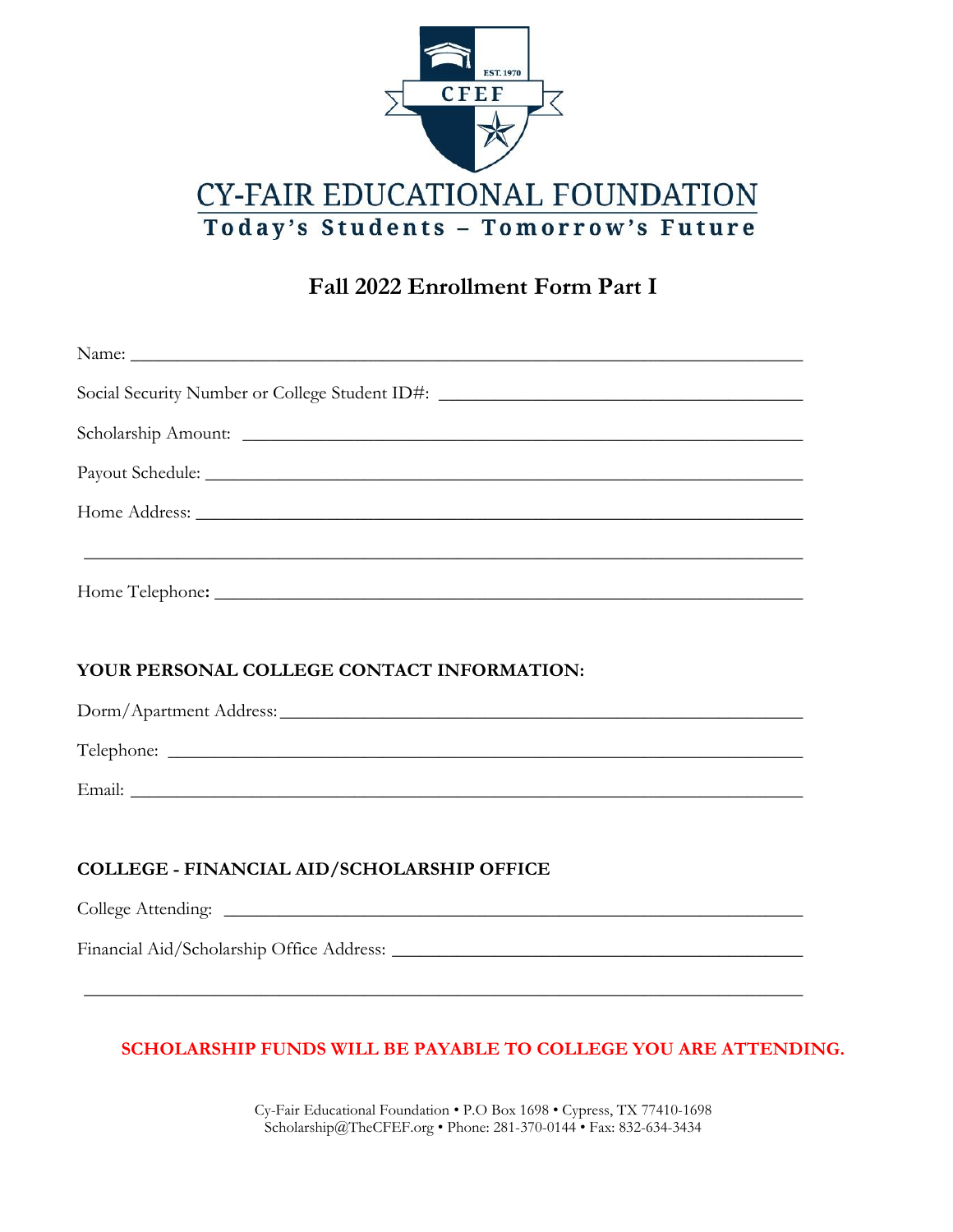# **Fall 2021 Enrollment Form Part II Policy Statement**

As the scholarship recipient, you are responsible for filing the appropriate paperwork with our office **each semester** to receive your scholarship funds. Volunteers of the CFEF work year-round to raise money to continue our scholarship programs and without them you would not be receiving this scholarship.

#### *The following are the terms and conditions of your scholarship:*

- Upon receiving your scholarship, you **MUST** send Enrollment Form I, policy statement (Enrollment form II), a thank you letter, clean head shot picture, and Student Success Form to our office, **on or before JULY 1ST .** 
	- o **Download the Enrollment Forms from our website at www.theCFEF.org.** 
		- Submit them to the Foundation via email at scholarship@thecfef.org or mail them to **CFEF • P.O. Box 1698 • Cypress, TX 77410.**
	- o Recipient agrees to be an active participant in the CFEF Student Success Program.
	- o Verification of Enrollment (Enrollment Form III) is required from the college registrar. The CFEF understands your enrollment cannot be verified until twelve (12) days into the semester. The college form or the CFEF form may be used.
- Cumulative GPA of 2.5 for the academic year must be maintained or your scholarship will be forfeited. o The Cecil Hall Scholarship has a GPA requirement of 3.0 for the academic year.
- Full time student status must be maintained (12 hours /9 hours Schroeder/ 6 hours Windfern graduates).
- Recipients of scholarships greater than \$1,000 shall verify that they have not received more than 25K in other scholarships, grants or other awards, if the Foundation determines otherwise this will result in immediate forfeiture. Recipient consents that the Foundation may contact their university for financial information.
- Some of our endowed scholarships have special requirements which will be outlined in your initial scholarship letter.
- **You must provide an annual thank you letter to the Foundation/Donor.**
- You must keep the CFEF apprised of your current college address, phone number and email address.
- Scholarship payments will be made out to the college/university you are attending.

#### **In order to receive your scholarship payment, at the end of each semester, after grades are posted, an OFFICIAL transcript and Enrollment Forms I & II must be sent to our office. Enrollment Form III after 12 days.**

The Foundation may reproduce and/or duplicate any letter or photo that is submitted to CFEF. The use of letters and/or photos, if any, shall be without compensation and may be used by the Foundation in direct mail, newspaper advertising, radio or television broadcast or any method of presentation.

#### **It is your responsibility to abide by these terms and conditions. Reminders will not be sent from this office.**

### **ACKNOWLEDGEMENT AND RECEIPT OF POLICY STATEMENT**

The undersigned acknowledges receipt of the Policy Statement of the scholarship program for the **CY-FAIR EDUCATIONAL FOUNDATION**, May 2022, and agrees to be bound to the terms and conditions contained therein.

Signature: \_\_\_\_\_\_\_\_\_\_\_\_\_\_\_\_\_\_\_\_\_\_\_\_\_\_\_

Print: \_\_\_\_\_\_\_\_\_\_\_\_\_\_\_\_\_\_\_\_\_\_\_\_\_\_\_\_\_\_

Date: